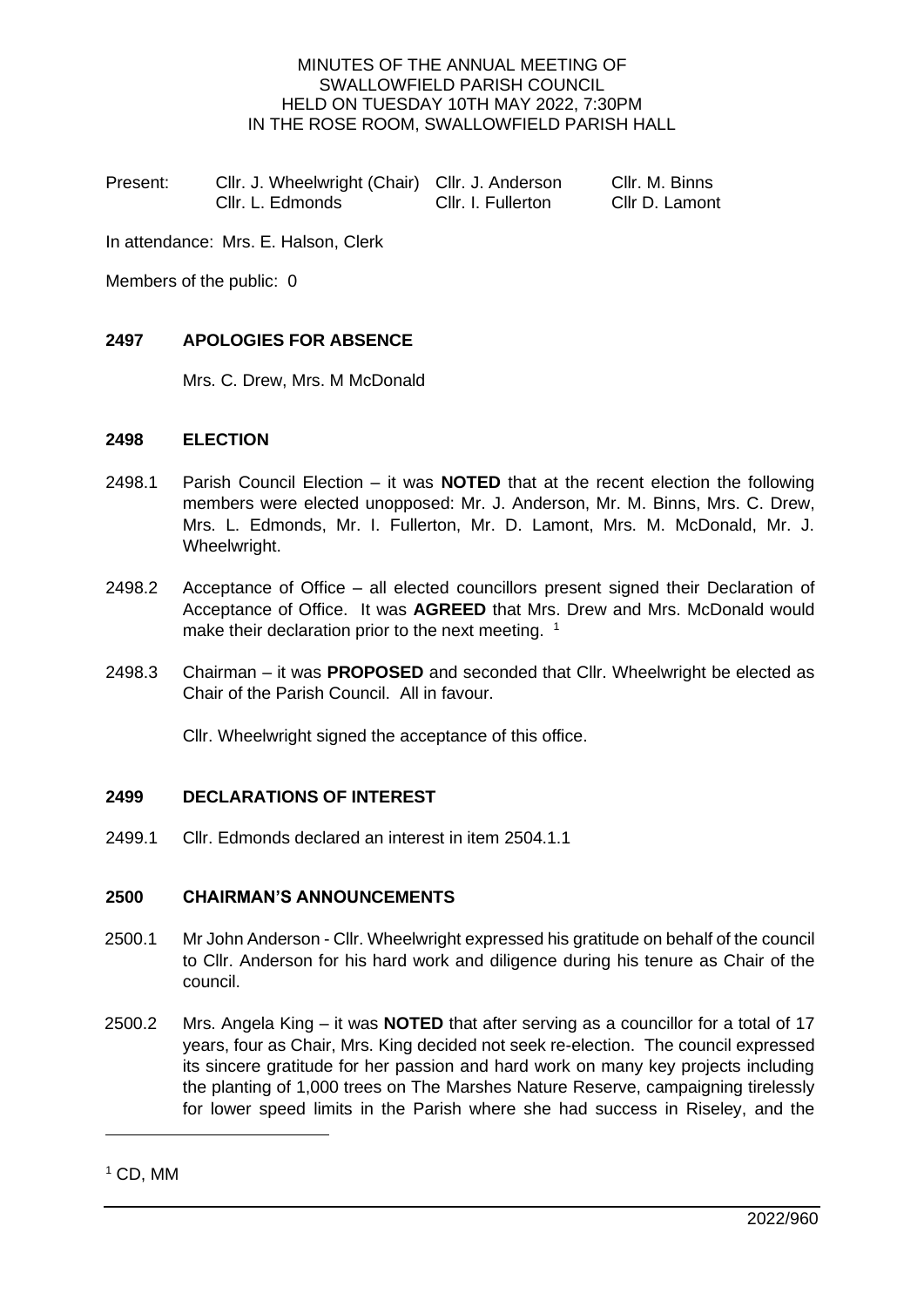formation of the Swallowfield Flood Resilience Group in 2007 which is still delivering work on flood attenuation measures across our Parish. The council wishes her a relaxing retirement but hopes that she will continue to work with the council particularly on environmental projects.

### **2501 COUNCIL**

- 2501.1 Vice-Chair it was **PROPOSED** and seconded that Cllr. Lamont be elected as Vice-Chairman of the council. All in favour.
- 2501.2 Planning Committee it was **PROPOSED** and seconded that Cllr. Anderson be elected as Chair of the Planning Committee (Interim). All in favour.
- 2501.3 Lead Councillors for Working Groups and External Body Representation it was **AGREED** that this would be discussed at the strategy meeting to be held on Tuesday 24th May, 7:30pm in the Rose Room.
- 2501.4 General Power of Competence it was **PROPOSED** and seconded that the council **CONFIRMS** that it does meet the eligibility criteria (a qualified clerk and two thirds elected members at the last election) and could therefore proceed to use this power from now and until the next election in 2026, as provided through the Localism Act 2011 [sections 1-8 and specifically by s(1)0]. All in favour.
- 2501.5 Parish Council Meetings it was **AGREED** that Parish Council meetings would take place in the Rose Room on the 2nd Tuesday of every month and Planning Committee Meetings on the 4th Tuesday of every month if required. Councillors are reminded that notification of these meetings represents a summons and attendance is one of the few legal requirements of a councillor.
- 2501.6 Adoption of documents it was **PROPOSED** and seconded that the council re-adopt the following documents for the year April 2022/2023. All in favour.
	- Standing Orders (Nov 2018)
	- Financial Regulations (May 2021)
	- Risk Management Policy (Sept 2016)
	- Code of Conduct (Aug 2015)
	- Model Publication Scheme (Apr 2008)
	- Freedom of Information
	- Complaints Procedure
	- GDPR Privacy Notice (May 2018)
	- GDPR Hirers Privacy Notice (May 2018)
	- Grants, Donations and Financial Support (Mar 2016)
	- Sale of Land owned by Swallowfield PC (Feb 2014)
	- Tree Management Policy (Nov 2016)
	- Social Media Policy (Apr 2014)
	- Communications Policy (Nov 2021)
	- Guide to Public Participation at Parish Council Meetings (March 2015)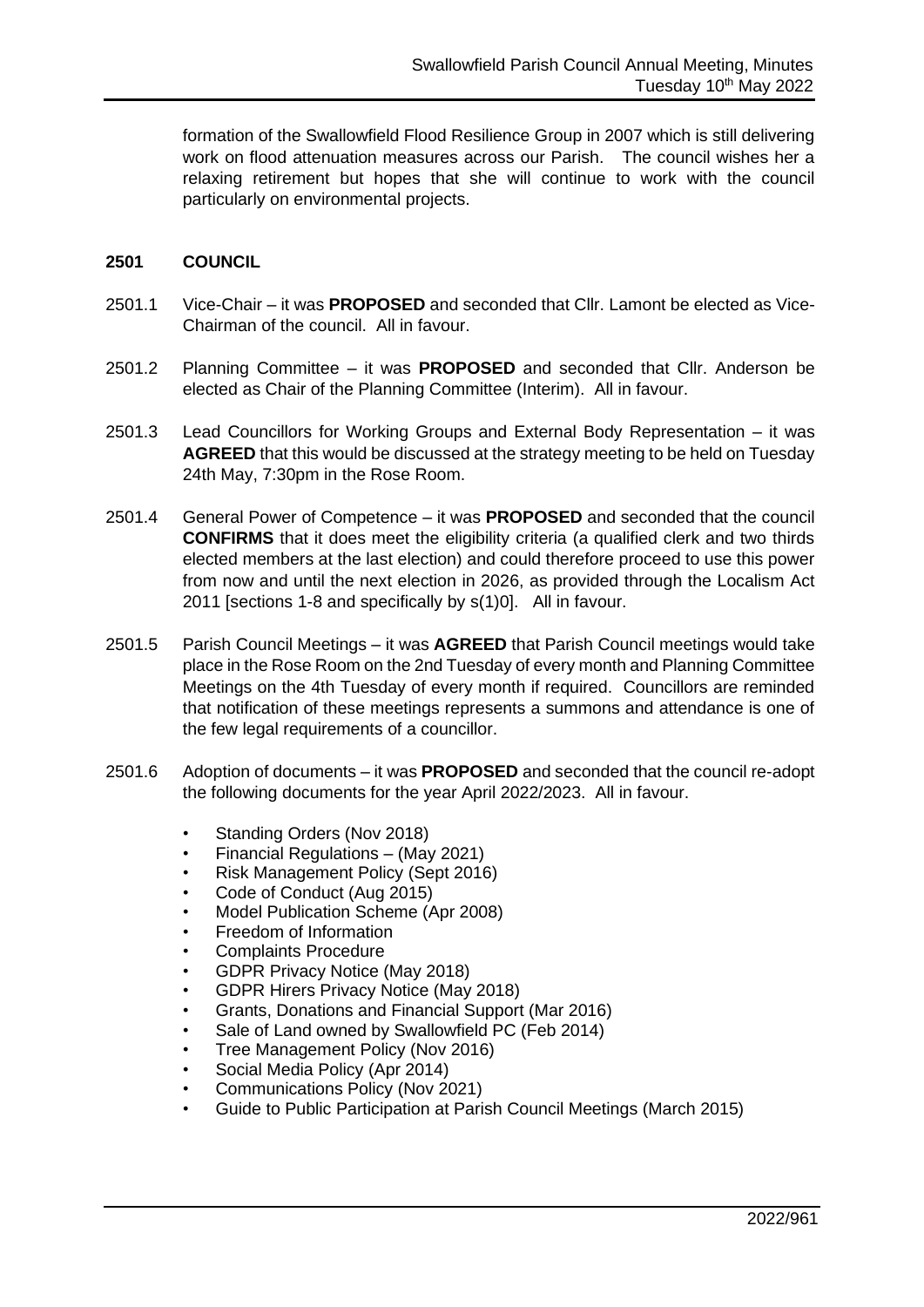It was **AGREED** that the council should formally document its investment strategy and equality and diversity policy. <sup>2</sup>

2501.7 Annual Parish Meeting – it was **AGREED** that the Annual Parish Meeting would be held on Tuesday 28th June, 7:30pm in the Parish Hall. It was **AGREED** that guest speakers would be invited to address residents and refreshments would be served.

### **2502 MINUTES OF LAST MEETING**

2502.1 It was **PROPOSED** and seconded that the minutes of the Parish Council meeting held on 12th April 2022 be **APPROVED**. All in favour.

### **2503 CLERK'S UPDATE**

- 2503.1 Updates from previous meetings
- 2503.1.1 2455.3 Church Road it was **NOTED** that WBC had complete installation of the dropped kerbs as proposed by FRG in October 2021. Earth in front of the dropped kerb needs to be moved to allow efficient drainage and the gate should be moved as agreed, there is some money left in the grant fund to pay for this.
- 2503.1.2 2454.2 Email provision it was **NOTED** that our current email provider had produced the information required to start the transfer of our email.
- 2503.1.3 2483.1.4 Jubilee picnic tables it was **NOTED** that the bases for the tables had been installed. The tables would be fixed in place early next week. <sup>3</sup>
- 2503.1.4 2483.2.3 Waste Bin on the byway near All Saints Church it was **NOTED** that following discussion with WBC and Farley Estate it had been agreed that Farley Estate would empty this bin in the future.
- 2503.1.5 2489.1 Max Bowker Legacy Event it was **NOTED** that plans were on track and the date would be published shortly.
- 2503.1.6 2493.1 Speedwatch it was **NOTED** that Cllr. Fullerton had circulated a report detailing the results of the recent SpeedWatch sessions.
- 2503.2 Other items
- 2503.2.1 5.2.1 King George V Playing Field it was **NOTED** that following several queries/complaints and discussions with WBC, WBC had accepted that it is responsible for maintenance of the field. Their contractor would cut the grass and the estate management team will repair the fence and wall. There is concern from residents that WBC will build on the land. A statement has been prepared which should reassure residents of its status. See page 2022/959.

<sup>2</sup> Clerk

<sup>&</sup>lt;sup>3</sup> Clerk to send David a photo for FB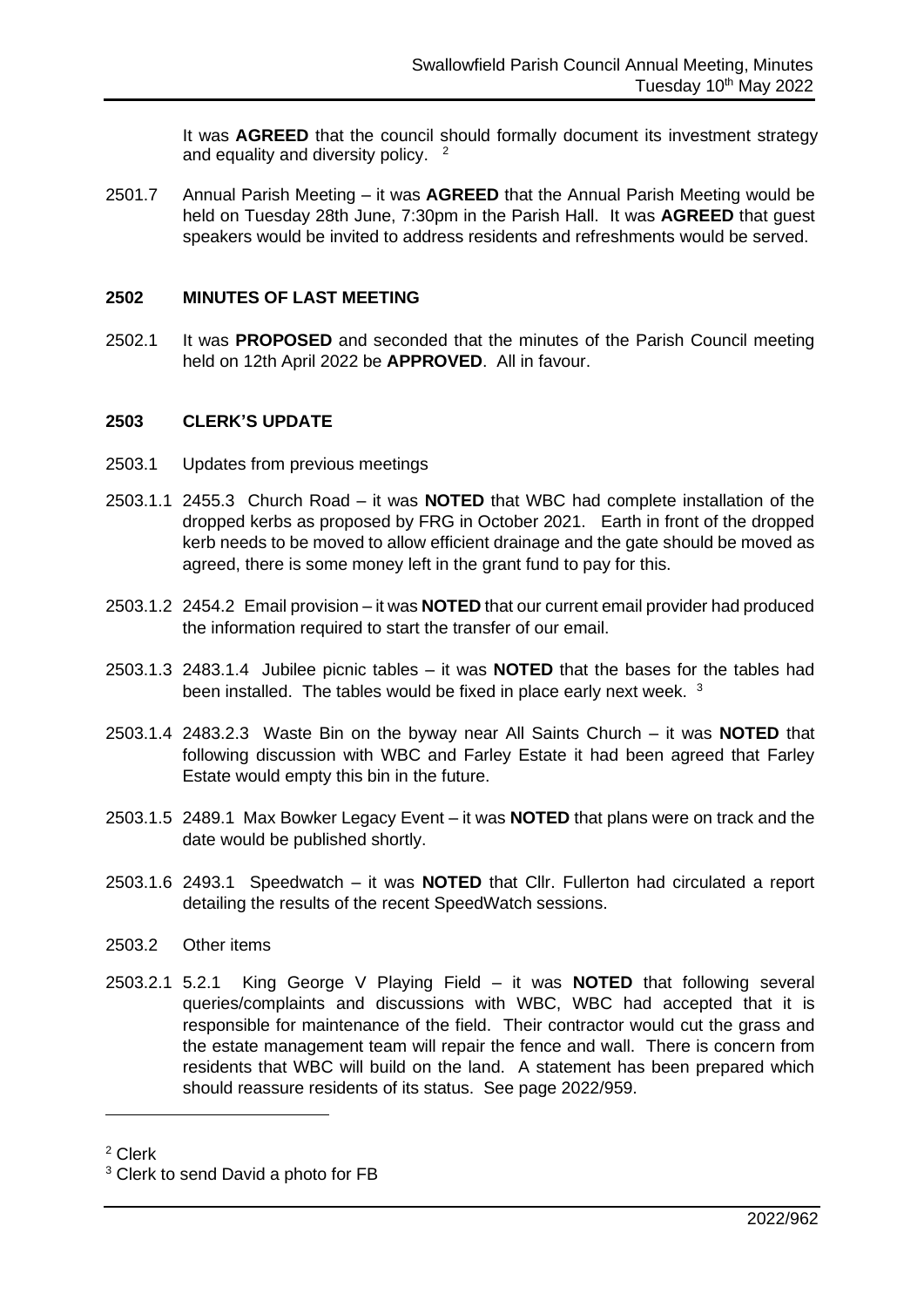## **2504 PLANNING**

Chair of Planning Committee: Cllr. J. Anderson (Interim)

2504.1 Current applications – see page 2022/955 for details

[Cllr. Edmonds did not take part in discussions on the next item]

2504.1.1 220971 - Uplands, Basingstoke Road, Swallowfield RG7 1PY No comment

[Cllr. Edmonds re-joined the meeting

2504.1.2 220980 – Old Cottage, Swallowfield Street, Swallowfield RG7 1QX Comment 2504.1.3 221095 - Wyvols House, Basingstoke Road, Swallowfield RG7 1PU No comment

- 2504.1.4 221241 Land north of Sheepbridge Court Farm, Basingstoke Road, RG7 1PT
	- **Object**
- 2504.1.5 221302 Land Adjacent to Dukes Field Cottage, Norton Road, Riseley RG7 1SH

It was **NOTED** that WBC have been asked to comment on the original application made to Hart District Council who are responsible for determination. It was **AGREED** that the council would also object to the original application (22/00586/FUL) lodged on the Hart District Council planning portal and ask that our borough councillor lobbies WBC to support our objection.

- 2504.2 Results see page 2022/958 for details
- 2504.2.1 220350 5 Farley Court Church Road Farley Hill RG7 1TT Refused
- 2504.2.2 220351 5 Farley Court Church Road Farley Hill RG7 1TT Refused
- 2504.3 Tree Preservation Orders (Works Request) for info only
- 2504.3.1 221042 5 and 6 The Mews, Farley Hill, RG7 1XD
- 2504.4 Enforcements Investigations it was **NOTED** there are eight open Enforcement Investigations and two closed since the last report.
- 2504.5 Appeals
- 2504.5.1 APP/X0360/D/22/3294863 (214092) 1 The Street, Swallowfield RG7 1QY it was **NOTED** that this appeal would be determined on the basis of written representation.

## **2505 FINANCE** (Budgets/investments/reserves/grants/risk assessments/insurance) Lead Councillor: Cllr. J. Anderson

- 2505.1 Accounts Update
- 2505.1.1 Month End Accounts it was **NOTED** that the Month End Accounts had been circulated. It was **PROPOSED** and seconded that these be accepted. All in favour.
- 2505.1.2 Bank Reconciliation Statements it was **PROPOSED** and seconded that the Bank

**Object**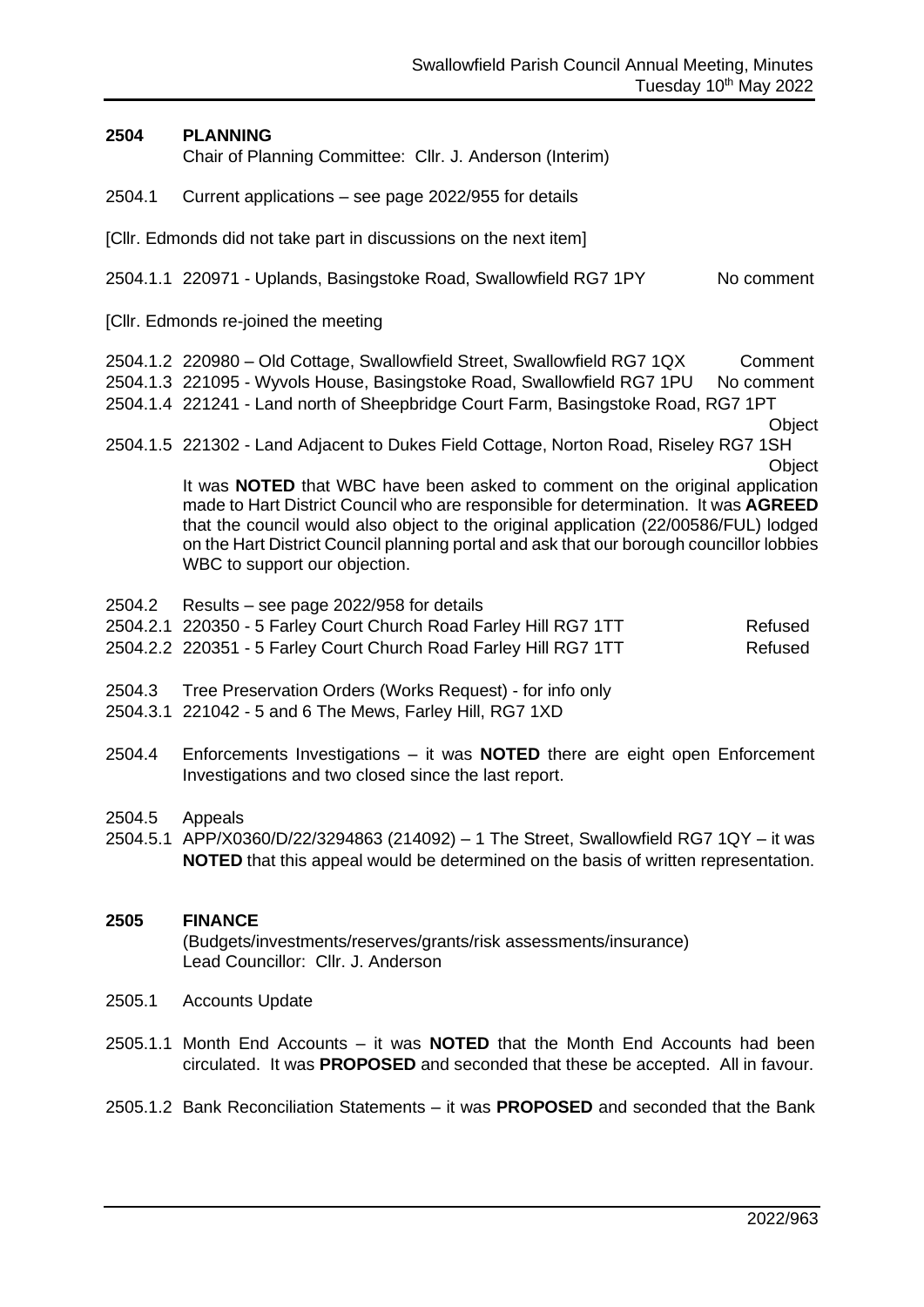Reconciliation Statements be **APPROVED**. All in favour. 4

- 2505.1.3 Internal Auditor it was **NOTED** that the internal auditor would visit on Friday  $27<sup>th</sup>$ May.
- 2505.1.4 BALC it was **PROPOSED** and seconded that the council should renew its membership of BALC at a cost of £498.52. All in favour.

### **BILLS FOR PAYMENT**

It was **PROPOSED** and seconded that the payments as listed below would be approved. On-line payments would be checked by Cllr. Wheelwright and authorised by Cllrs. Anderson and Wheelwright. All in favour. <sup>5</sup>

| 1              | Deposit Refund                  | 300.00   |
|----------------|---------------------------------|----------|
| $\overline{2}$ | Deposit Refund                  | 100.00   |
| 3              | Deposit Refund                  | 100.00   |
| 4              | Lucas Plumbing                  | 493.62   |
| 5              | <b>Select</b>                   | 81.60    |
| 6              | Moorepay                        | 159.40   |
| 7              | <b>Coral Bell</b>               | 120.00   |
| 8              | <b>Precision Plumbing</b>       | 98.34    |
| 9              | Xylem                           | 2,019.85 |
| 10             | <b>K Luke Cleaning Services</b> | 208.00   |
| 11             | <b>Earley Town Council</b>      | 54.00    |
| 12             | <b>Nigel Jeffries</b>           | 1,008.00 |
| 13             | <b>Pretty Green Landscapes</b>  | 132.00   |
| 14             | <b>Pretty Green Landscapes</b>  | 4,741.44 |
| 15             | Grundon                         | 136.82   |
| 16             | Grundon                         | 138.44   |
| 17             | <b>BACS Charge</b>              | 17.12    |
| 18             | <b>CASTLE WATER</b>             | 5.00     |
| 19             | <b>CASTLE WATER</b>             | 64.90    |
| 20             | <b>HMRC PAYMENTS</b>            | 626.16   |
| 21             | Lloyds Bank (Alto Card)         | 415.94   |
| 22             | Payroll - March                 | 6,375.44 |
| 23             | <b>Southern Electric</b>        | 87.67    |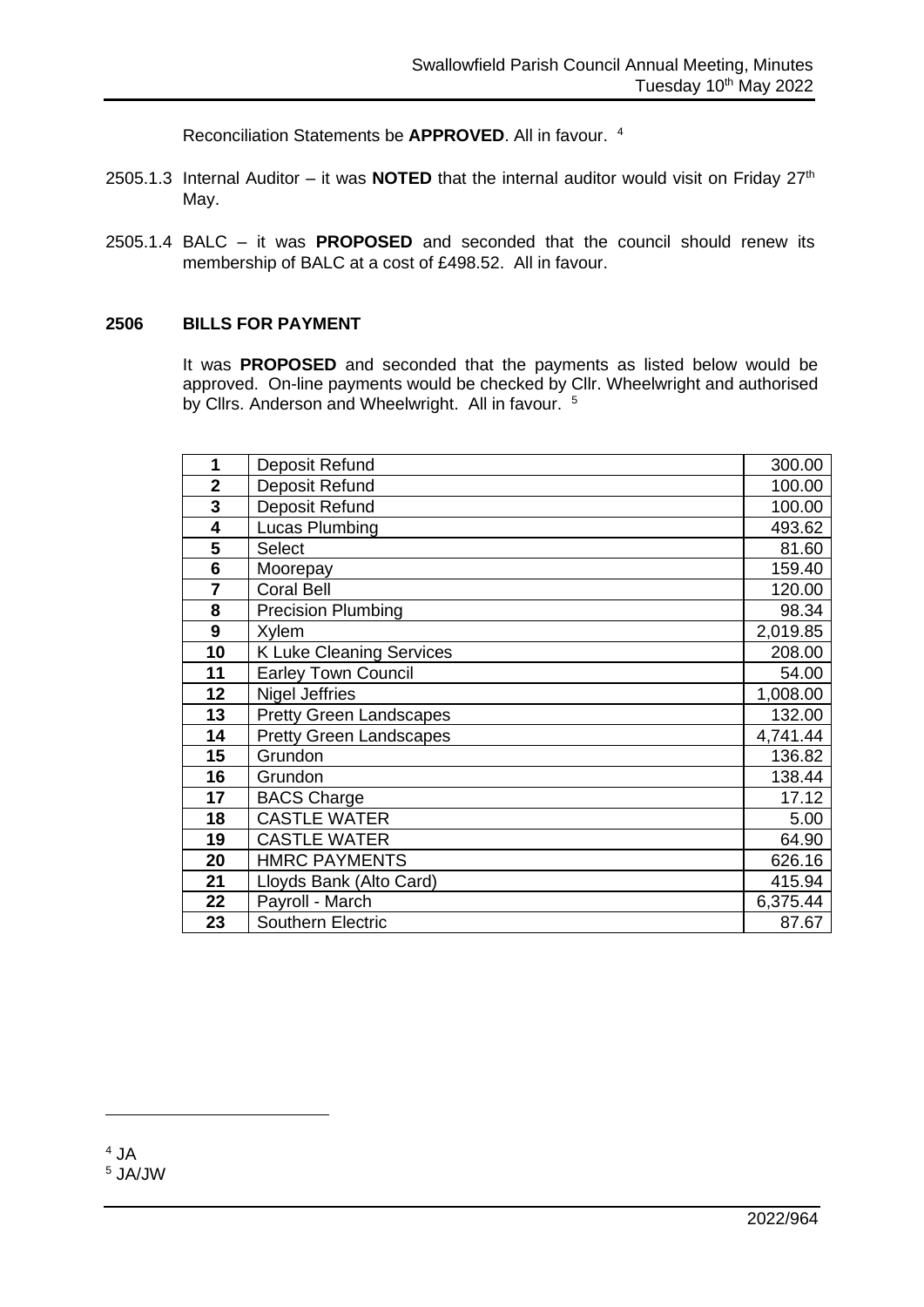#### **2507 PROPERTY** (Fieldfare, Halls, Land) Lead Councillor: Cllr. J. Anderson

- 2507.1 Property Management/Maintenance it was **AGREED** that the council should review property management and maintenance. <sup>6</sup>
- 2507.2 Residential Properties it was **PROPOSED** and seconded that due to commercial sensitivities the press and public are excluded during discussion of this topic in accordance with the Local Government Act 1972 & Public Bodies (Admission to Meetings) Act 1960. All in favour.

### **2508 RESILIENCE**

(Flooding/ditches/rivers/ Flood Resilience Group 'FRG') Lead Councillor: Cllr. I. Fullerton

2508.1 FRG – it was **NOTED** that the FRG that the last meeting was held on Wednesday 4<sup>th</sup> May. Graham Stanley had circulated the notes.

### **2509 COMMUNICATION**

(Newsletter/Website/Annual Report/Media) Lead Councillor: David Lamont

- 2509.1 Website it was **NOTED** that Cllr. Lamont had circulated a document showing the proposed look and feel for the new website design and taken feedback from councillors. Cllr. Lamont explained that he would need assistance from all councillors to review the content in the coming weeks.  $<sup>7</sup>$ </sup>
- 2509.2 Logo refresh it was **NOTED** that Cllr. Lamont had circulated the options for the logo refresh. It was **NOTED** that the arches on the bridge were rather high and did not reflect reality. It was **AGREED** that the designer would be asked to make a minor modification. Councillors then voted on their colour preference, it was **PROPOSED** and seconded that the green colour option would be adopted. 4 in favour, 2 against. Motion carried. <sup>8</sup>
- 2509.3 Newsletter it was **NOTED** that Cllr. Lamont had circulated a document showing the proposed look and feel for the new newsletter design and taken feedback from councillors. Cllr. Lamont explained that the next newsletter would be the last one in the current format. <sup>9</sup>
- <sup>6</sup> JA

<sup>8</sup> DL to instruct designer

<sup>&</sup>lt;sup>7</sup> DL to coordinate

<sup>&</sup>lt;sup>9</sup> Clerk to confirm that print costs will not increase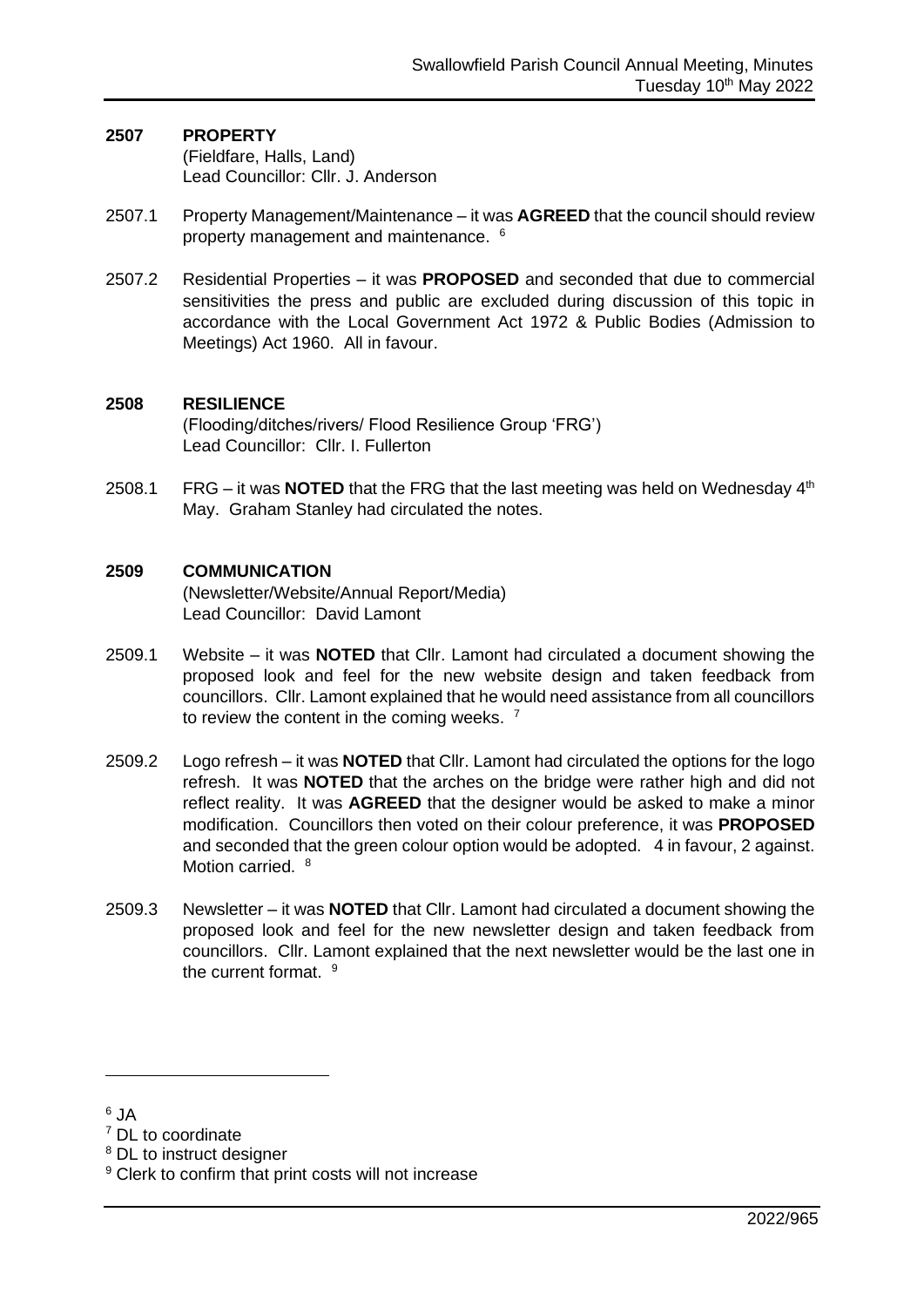## **2510 CORRESPONDENCE**

2510.1 Foxborough – it was **NOTED** that the council had received correspondence from a resident in Foxborough regarding inconsiderate/dangerous parking. Cllr. Fullerton had visited the resident and established that concerns are regarding access for emergency vehicles at a part of Foxborough where the road narrows. Cllr. Fullerton explained that it is probably because some of the houses in Foxborough don't have driveways large enough to accommodate multiple cars. The council is investigating with WBC and the police to see what can be done to alleviate the problem.

### **2511 DATE OF NEXT MEETING**

The next meeting of Swallowfield Parish Council will be held on Tuesday 14<sup>th</sup> June 2022 at 7.30 p.m. in The Rose Room, Swallowfield Parish Hall, Swallowfield Street, Swallowfield.

If you would like to attend the meeting, please let the Clerk know in advance as there is limited space.

Due to commercial sensitivities the press and public were excluded during discussion of the following items in accordance with the Local Government Act 1972 & Public Bodies (Admission to Meetings) Act 1960.

#### **2512 PROPERTY**

2512.1 Residential Properties – it was **NOTED** that the rental of these properties is on a commercial basis. It was **PROPOSED** and seconded that the council accepts the recommendations made by its managing agent, WhiteKnights, on the rent increases for the properties up for lease renewal. 5 in favour, 1 against. Motion carried. <sup>10</sup>

[The meeting closed at 21:34]

<sup>&</sup>lt;sup>10</sup> Clerk to notify WhiteKnights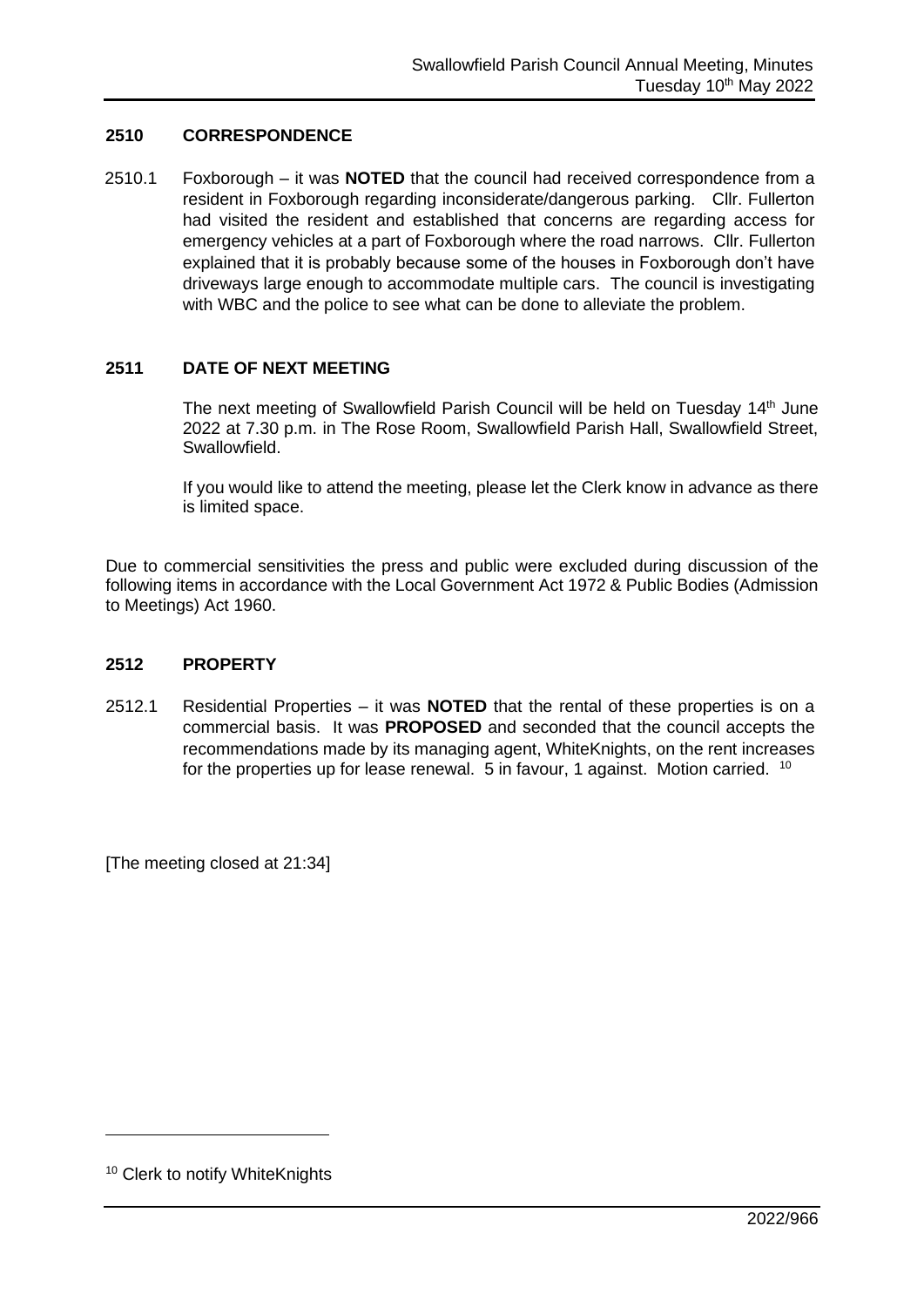# Appendix A

# 2504 PLANNING

# 2504.1 Current Applications

| Agenda<br>Ref | App<br><b>No</b> | <b>Address</b>                                                         | <b>Application</b>                                                                                                                                                                                                                                                 |
|---------------|------------------|------------------------------------------------------------------------|--------------------------------------------------------------------------------------------------------------------------------------------------------------------------------------------------------------------------------------------------------------------|
| 2504.1.1      | 220971           | Uplands,<br>Basingstoke Road,<br>Swallowfield<br>RG7 1PY               | Householder application for the proposed conversion of garage to habitable accommodation.<br>New porch (following demolition of existing) single storey extension to the rear with a roof light<br>linking outbuilding.                                            |
|               |                  |                                                                        | It was <b>PROPOSED</b> and seconded that the council would not comment on this application. All<br>in favour.                                                                                                                                                      |
| 2504.1.2      | 220980           | Old Cottage,<br>Swallowfield Street,<br>Swallowfield<br><b>RG7 1QX</b> | Householder application for proposed conversion of garage to create habitable space, first<br>floor side extension, part single part two storey rear extension, 2 no. rooflights, changes to<br>fenestration and associated roof alterations (part-retrospective). |
|               |                  |                                                                        | It was PROPOSED and seconded that the council ask WBC to consider whether there is<br>enough parking provision and that a condition is applied to ensure that recommendations in the<br>ecology report are adhered to. All in favour.                              |
| 2504.1.3      | 221095           | Wyvols House,<br>Basingstoke Road,<br>Swallowfield                     | Householder application for the proposed erection of a single storey side, front and rear<br>extension to detached garage and conversion to form annexe accommodation.                                                                                             |
|               |                  | RG7 1PU                                                                | It was <b>PROPOSED</b> and seconded that the council would not comment on this application. All<br>in favour.                                                                                                                                                      |

\_\_\_\_\_\_\_\_\_\_\_\_\_\_\_\_\_\_\_\_\_\_\_\_\_\_\_\_\_\_\_\_\_\_\_\_\_\_\_\_\_\_\_\_\_\_\_\_\_\_\_\_\_\_\_\_\_\_\_\_\_\_\_\_\_\_\_\_\_\_\_\_\_\_\_\_\_\_\_\_\_\_\_\_\_\_\_\_\_\_\_\_\_\_\_\_\_\_\_\_\_\_\_\_\_\_\_\_\_\_\_\_\_\_\_\_\_\_\_\_\_\_\_\_\_\_\_\_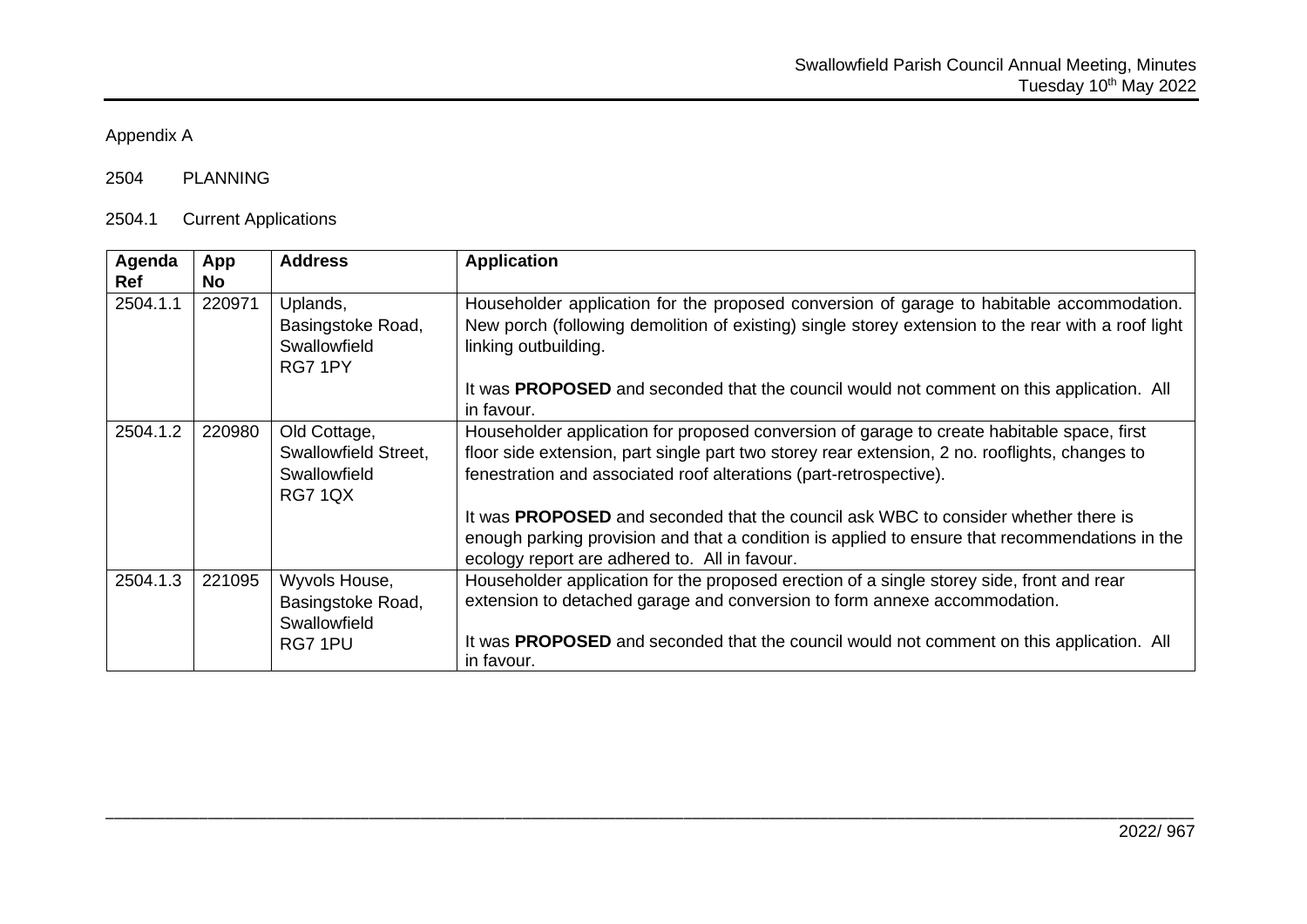| 2504.1.4 | 221241 | Land north of<br>Sheepbridge Court<br>Farm, | Screening Opinion application for an Environmental Impact Assessment for a proposed 26<br>hectare solar array with associated development.                                                                                                                                                                                                                                                                                                                                                                                                                                                                                                                                                                                                                                                                                                                                                                                                                                                                                                                                                                                                                                                                                                                                                                                                                                          |
|----------|--------|---------------------------------------------|-------------------------------------------------------------------------------------------------------------------------------------------------------------------------------------------------------------------------------------------------------------------------------------------------------------------------------------------------------------------------------------------------------------------------------------------------------------------------------------------------------------------------------------------------------------------------------------------------------------------------------------------------------------------------------------------------------------------------------------------------------------------------------------------------------------------------------------------------------------------------------------------------------------------------------------------------------------------------------------------------------------------------------------------------------------------------------------------------------------------------------------------------------------------------------------------------------------------------------------------------------------------------------------------------------------------------------------------------------------------------------------|
|          |        | Basingstoke Road,<br>RG7 1PT                | The council discussed the comments circulated by Cllr. Anderson. It was <b>PROPOSED</b> and<br>seconded that the council would comment as follows. All in favour.                                                                                                                                                                                                                                                                                                                                                                                                                                                                                                                                                                                                                                                                                                                                                                                                                                                                                                                                                                                                                                                                                                                                                                                                                   |
|          |        |                                             | Swallowfield Parish Council is concerned about the following impacts which will require careful<br>and well considered mitigation:                                                                                                                                                                                                                                                                                                                                                                                                                                                                                                                                                                                                                                                                                                                                                                                                                                                                                                                                                                                                                                                                                                                                                                                                                                                  |
|          |        |                                             | Quoting from the applicant's letter "Based on initial analysis, the main visual receptors of<br>a)<br>the Proposed Development are likely to be the residents of the village of Swallowfield."<br>The existing installation is prominent in views from Swallowfield village and Swallowfield<br>Park (Grade II listed park and garden which is not specifically mentioned in the letter)<br>despite hedgerow planting and landscaping which have proved ineffective (too low) due<br>to the design of the solar farm. Similar measures are suggested as the means to mitigate<br>this in this new proposal but may not be effective for similar reasons, partly because some<br>of the proposed installation is on higher ground, albeit somewhat more distant.<br>The impact on the Loddon Valley and this gap between the settlements of Swallowfield<br>b)<br>and Spencers Wood as a wildlife corridor - solar farms are fenced to keep deer etc. out.<br>Grounds maintenance such as strimming impacts biodiversity (e.g. ground nesting birds).<br>The impact on the amenity of the Loddon Valley given WBC's aim for a riverside path<br>$\mathsf{C}$<br>along the length of the Loddon.<br>The impact on the routes of Shinfield Footpath 22 and Swallowfield Footpath 18 which<br>d)<br>pass through the site of the proposed solar farm and the visual impact for walkers. |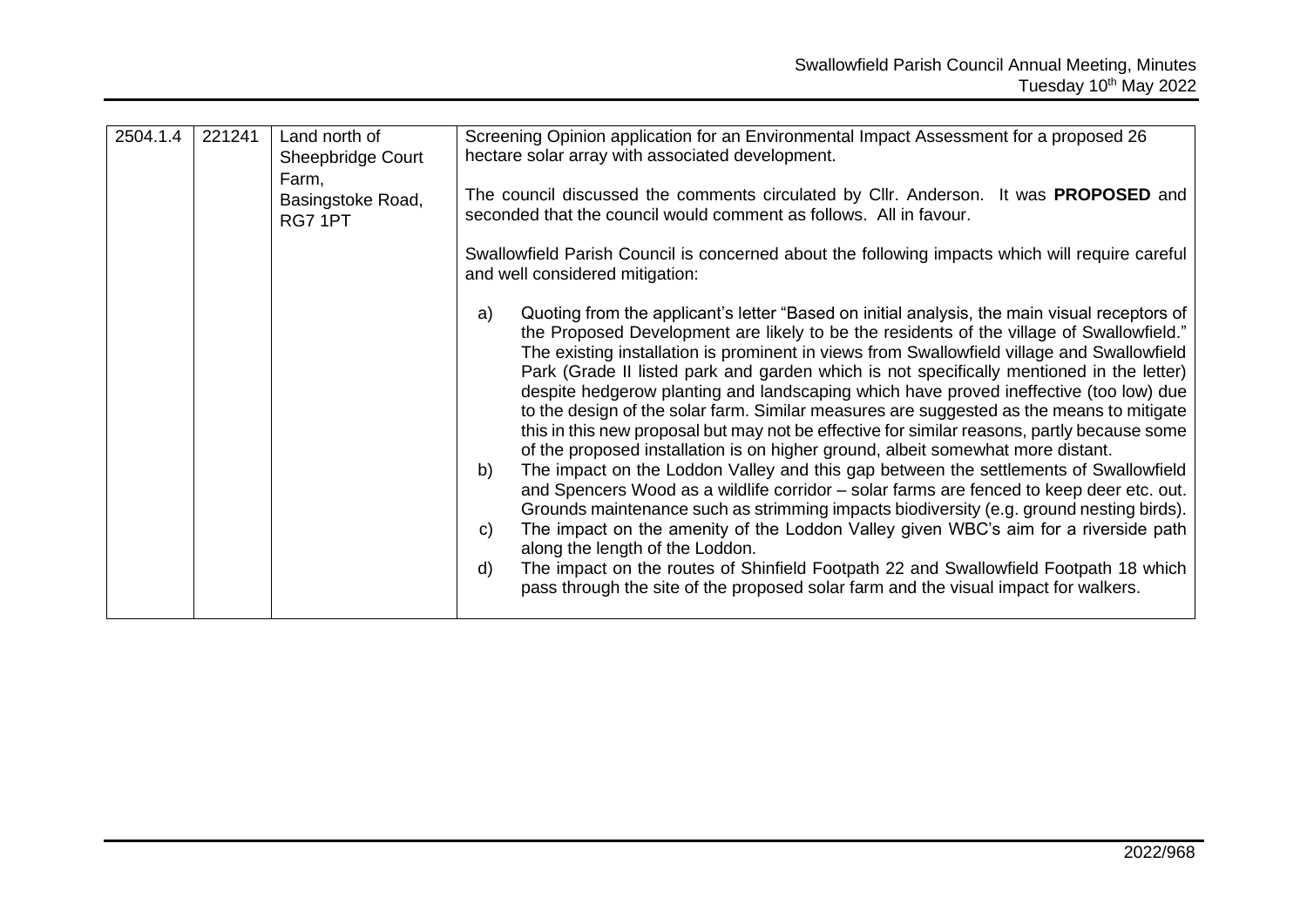| 2504.1.5<br>221302<br>Riseley | Land Adjacent to<br>Dukes Field Cottage, | Consultation from Hart District Council for the erection of 3 four bed dwellings with associated<br>access, landscaping and hardstanding. |                                                                                                                                                                                                                                                                                                                                                                                                                                                                                                                                                                                                                  |
|-------------------------------|------------------------------------------|-------------------------------------------------------------------------------------------------------------------------------------------|------------------------------------------------------------------------------------------------------------------------------------------------------------------------------------------------------------------------------------------------------------------------------------------------------------------------------------------------------------------------------------------------------------------------------------------------------------------------------------------------------------------------------------------------------------------------------------------------------------------|
|                               | Norton Road,<br>RG71SH                   | The council discussed the comments circulated by Cllr. Wheelwright. It was PROPOSED and<br>seconded that the council comments as follows: |                                                                                                                                                                                                                                                                                                                                                                                                                                                                                                                                                                                                                  |
|                               |                                          |                                                                                                                                           | Swallowfield Parish Council objects to this application for the following reasons:                                                                                                                                                                                                                                                                                                                                                                                                                                                                                                                               |
|                               |                                          |                                                                                                                                           | Riseley has few facilities and those that exist are hugely stretched by the development already<br>undertaken on the Hart side of the border. Public transport is minimal; the no. 7 bus service no<br>longer operates in Hampshire and has been severely cut back in Berkshire. The nearest local<br>shop is a significant walk to the next village, there is no doctor's surgery, and the village is not<br>in the catchment area for the nearest schools which means that children are allocated to<br>several different schools miles away from the village with no means of access via public<br>transport. |
|                               |                                          |                                                                                                                                           | Riseley has more than doubled in size in the last 10 years despite the lack of facilities<br>described above, through permitted development and development across the borough/county<br>boundary. This cannot continue.                                                                                                                                                                                                                                                                                                                                                                                         |
|                               |                                          |                                                                                                                                           | Services would need to be consumed from Hart and there are NO Hart services available in<br>this location.                                                                                                                                                                                                                                                                                                                                                                                                                                                                                                       |
|                               |                                          |                                                                                                                                           | This small sliver of land represents almost the last significant green space for wildlife within<br>Riseley.                                                                                                                                                                                                                                                                                                                                                                                                                                                                                                     |
|                               |                                          |                                                                                                                                           | The proposal would seriously harm the important ancient monument of the Devil's Highway for<br>ever.                                                                                                                                                                                                                                                                                                                                                                                                                                                                                                             |
|                               |                                          |                                                                                                                                           | We emphasise the importance of the TPOs in place on this site.                                                                                                                                                                                                                                                                                                                                                                                                                                                                                                                                                   |
|                               |                                          |                                                                                                                                           | Although technically in the Parish of Heckfield and therefore, Hart District, this application is<br>effectively an extension of the village of Riseley which is within Wokingham borough. Hart<br>must consult Wokingham Borough Council's planning policies when considering this                                                                                                                                                                                                                                                                                                                              |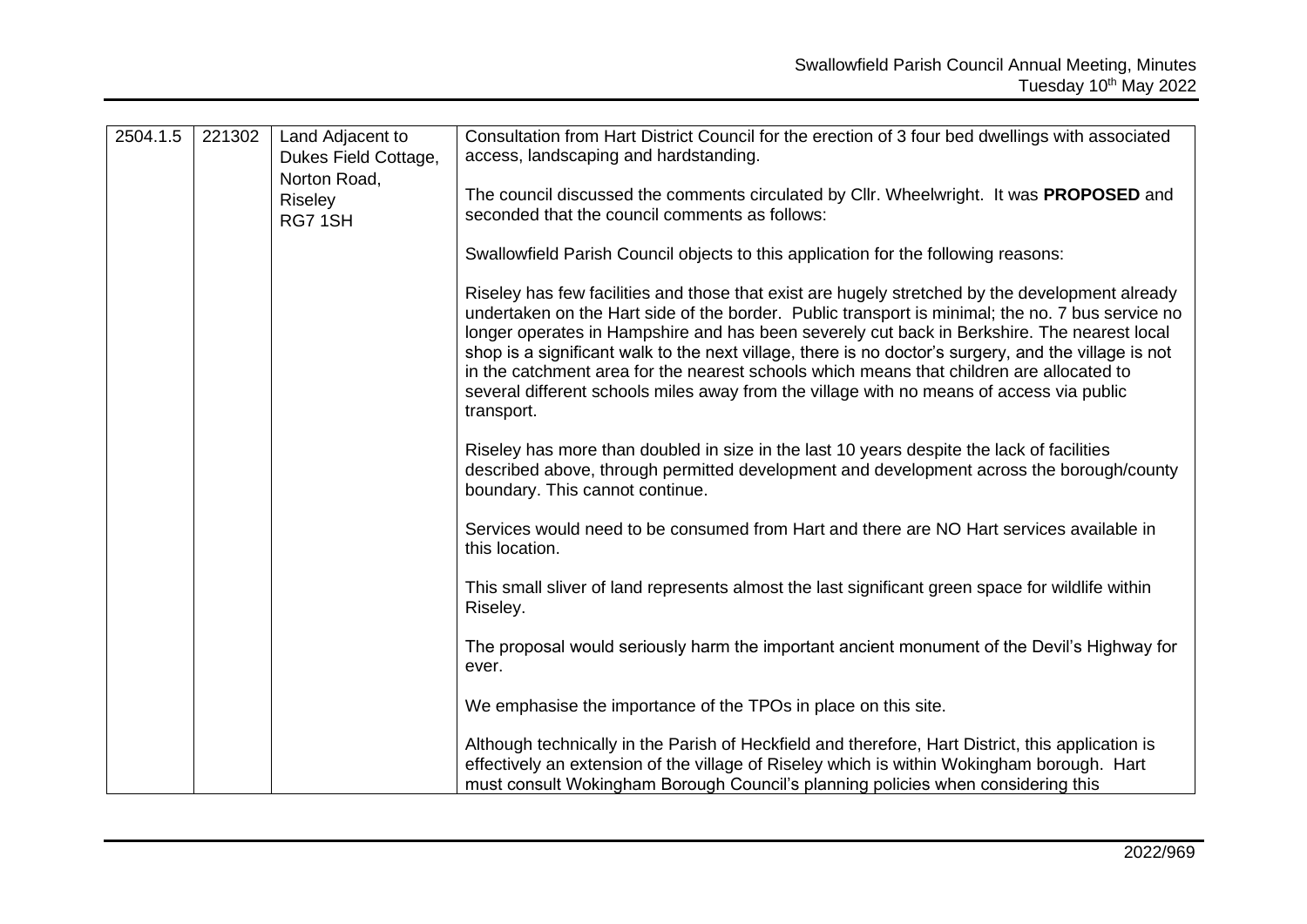|  | application. There is no doubt that this application is contrary to Wokingham's major planning<br>polies.                                                                                                                                                         |
|--|-------------------------------------------------------------------------------------------------------------------------------------------------------------------------------------------------------------------------------------------------------------------|
|  | In the unlikely event that Hart District Council approves this application Swallowfield Parish<br>Council would expect s106 monies to be allocated to it so that it can enhance the facilities it<br>provides in Riseley to cater for the increase in population. |
|  | Swallowfield Parish Council urges Wokingham Borough Council to object to this application in<br>the strongest terms.                                                                                                                                              |

# 2504.2 Results

| Agenda<br><b>Ref</b>      | App<br>No.            | <b>Address</b>                                       | <b>Application</b>                                                                                                                                                                                                                                                                                                                                     | <b>Result</b> |
|---------------------------|-----------------------|------------------------------------------------------|--------------------------------------------------------------------------------------------------------------------------------------------------------------------------------------------------------------------------------------------------------------------------------------------------------------------------------------------------------|---------------|
| 2504.2.1<br>&<br>2504.2.2 | 220350<br>&<br>220351 | 5 Farley Court Church<br>Road Farley Hill RG7<br>1TT | Application for Listed Building consent for the proposed demolition of a section<br>of basement wall and insertion of a new structural lintel, plus tanking of an area<br>of basement and insertion of ventilation system.                                                                                                                             | Refused       |
|                           |                       |                                                      | Summary of reasons for refusal:<br>Result in a negative impact on the historical significance of the listed<br>building for which no adequate and robust justification has been provided.<br>Cannot be certain that the proposed ventilation system would be adversely<br>harm the significance and appearance of the listed building and its setting. |               |